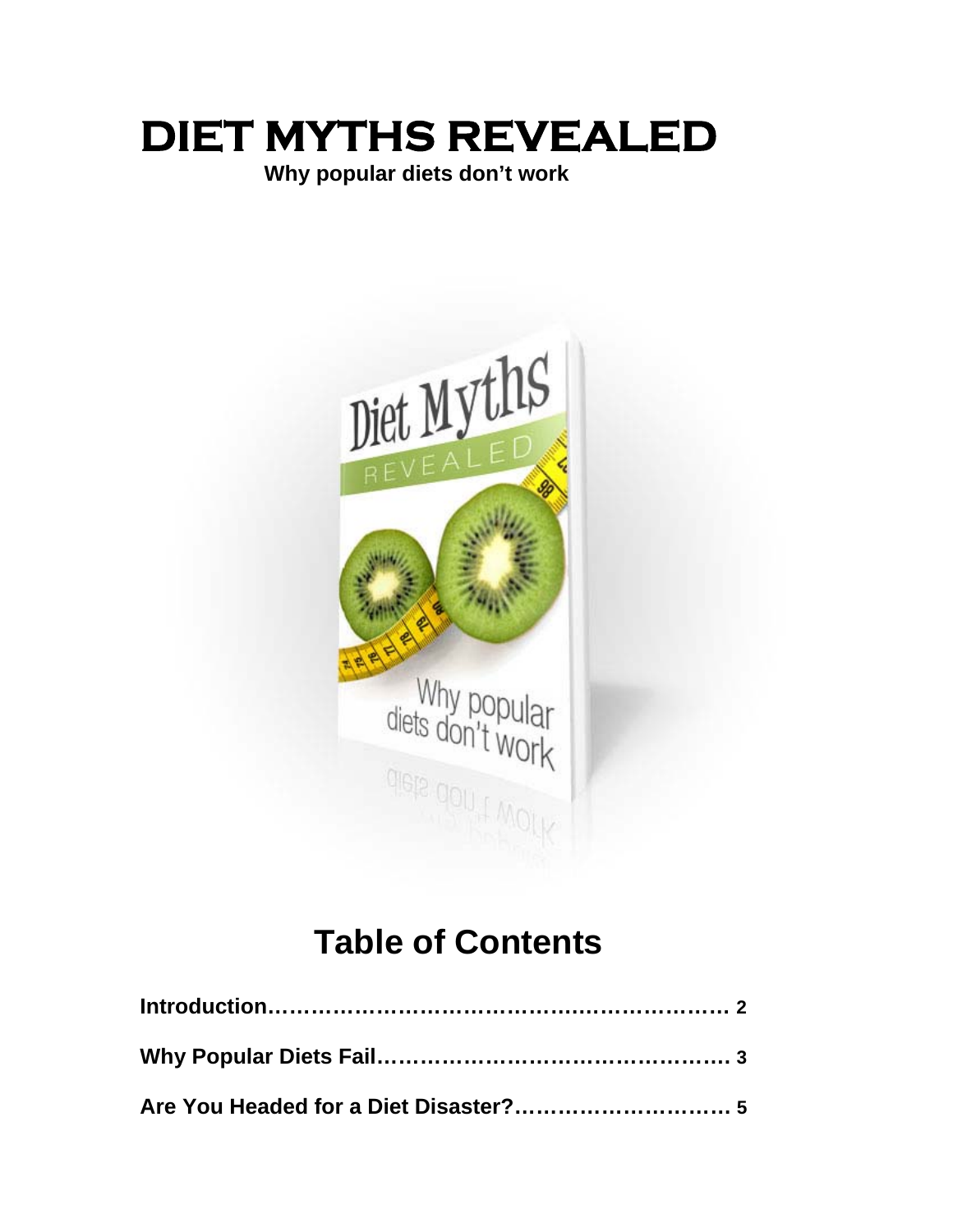## **Introduction**

Dear Friend,

In this ebook I'm going to fill you in on why popular diets fail and open your eyes to common diet disasters. The truth is that you don't have to be one of the millions of dieters who fail to reach their dieting goal. I'll show you how to eat in a way that produces powerful, slimming results.

In fact, this is information that many other personal trainers typically charge for... but, I'm more than certain that, once you discover and apply these concepts to your diet, you too will become one of my happy and satisfied clients.

How would you like to drop three or four sizes in about eight to ten weeks? How would you like to tone and tighten your body and naturally reverse the aging process?

Would you want to look in the mirror and see a more youthful body again – maybe a better body than what you have seen in a long time? And wouldn't you like to protect yourself from disease and injury and live a longer, more vital life?

If you answered yes to these questions, just as the hundreds of individuals that I have coached, trained and advised as a certified personal trainer, then this is going to be the most important report you have read in a long time.

Popular diets are designed to fail. I'm going to pull back the curtain and reveal the truly effective way to lose weight permanently. When you incorporate this information into your lifestyle, it will produce amazing results with little sacrifice on your part.

So sit back, relax, and allow me reveal today's popular diet myths...

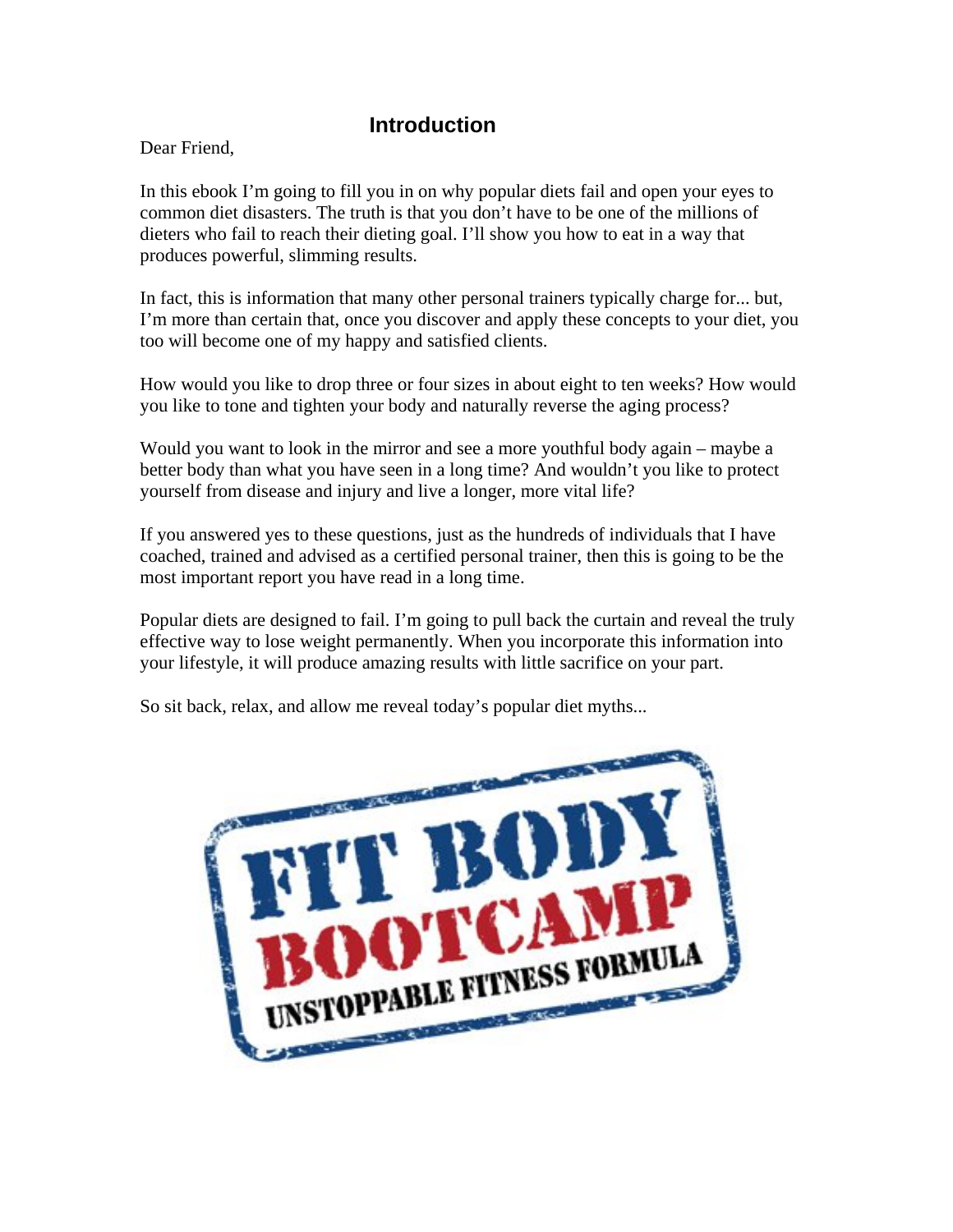### **Why Popular Diets Fail**

 The claims sure are enticing. Lose twenty pounds in a week. Get the body of your dreams before beach season. Be the envy of all your friends. And just to show you that they're serious; all the information is presented by a human Barbie doll. It's gotta work, right?

 Though popular diets come and go quicker than the turning of seasons, people are still pulled in like moths to a flame. Despite what the best-selling books and peppy infomercials will tell you, there is no magic formula to getting the body of your dreams.

 I agree that weight loss can be an overwhelming task, which only makes the popular diet programs that promise easy weight loss more tempting. The sad truth is that most often these fad diets result in regained pounds and in additional weight gained. What does it take to achieve real weight loss that is safe and permanent? It takes two important things:

- 1) Creating healthy eating habits
- 2) Exercising as a lifestyle

Unfortunately the popular diets do not address these two steps to permanent weight loss.

#### **Recognize Fad Diets and Weight Loss Gimmicks**

• Does it make unrealistic claims? Look, I know you'd love to lose twenty pounds in a week, but that just isn't realistic. Safe weight loss is at the rate of no more than two pounds each week. Weight loss that is faster than that will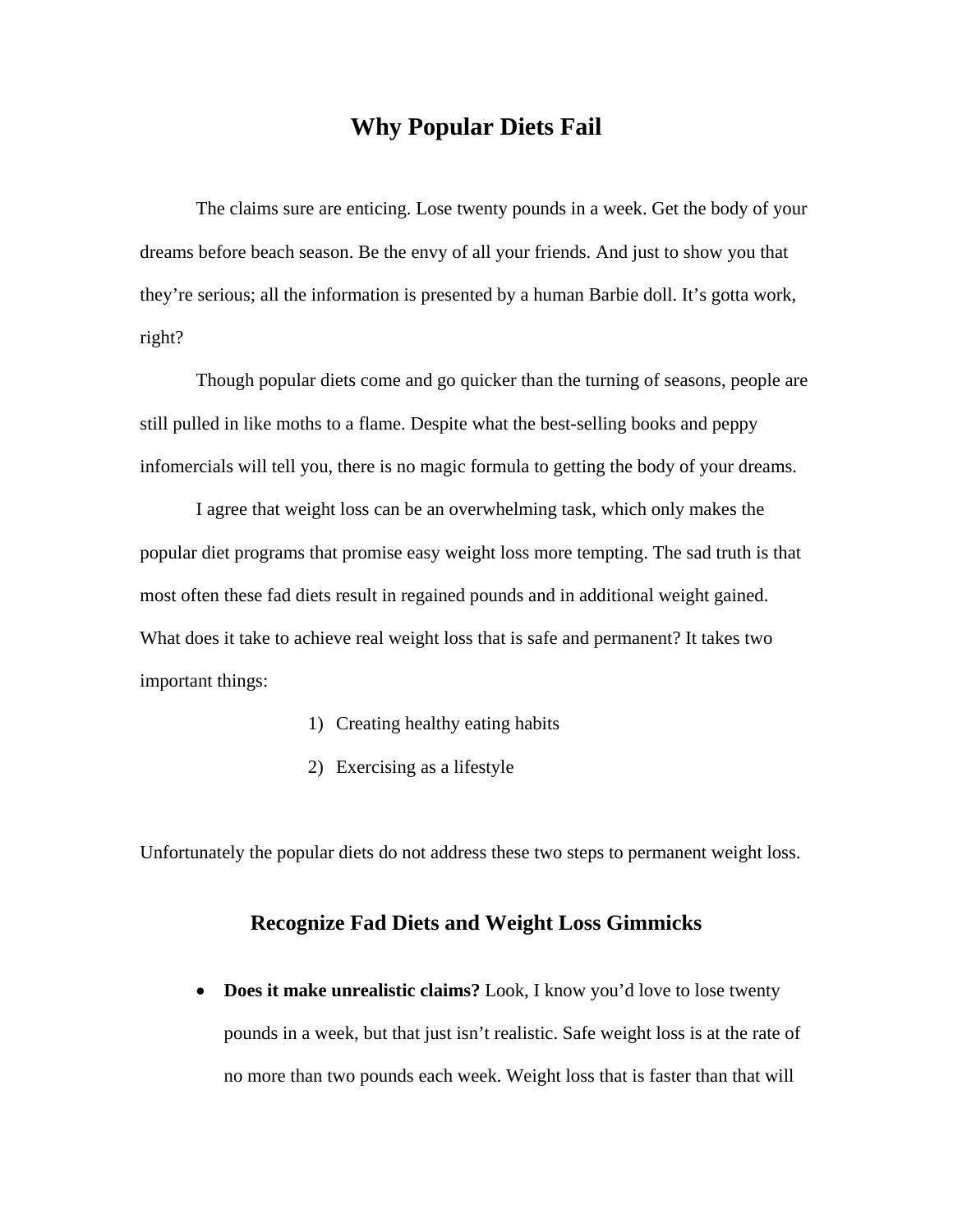cause your metabolism to slow, which makes it easier for you to regain the weight after you return to your normal eating pattern.

- **Does it ask that you purchase special products?** There are no chemically enhanced food items or gimmicks needed for weight loss. Simply eat a balance of vegetables, lean meats, whole grains, fruits and low fat dairy products. Any program that expects you to give up healthy whole foods in exchange for manufactured 'diet' products simply will not work.
- **Does it eliminate certain foods or whole food groups?** Any program that wants you to eliminate healthy food from your diet will set you up for failure and even risk your health. Your body requires an array of healthy foods; eliminating food groups causes you to lose out on nutrients that you need.
- **Does it include a strict plan to follow?** Come on, we are humans, not robots. Who can really stick with a drastic diet schedule? If a program cannot be customized to fit your personal likes and dislikes as well as your schedule then you won't stick with it.

#### **Successful Diet Plans Include…**

• An Exercise Plan: Sure, the idea of losing weight without breaking a sweat is appealing—but truly permanent weight loss will not happen without exercise.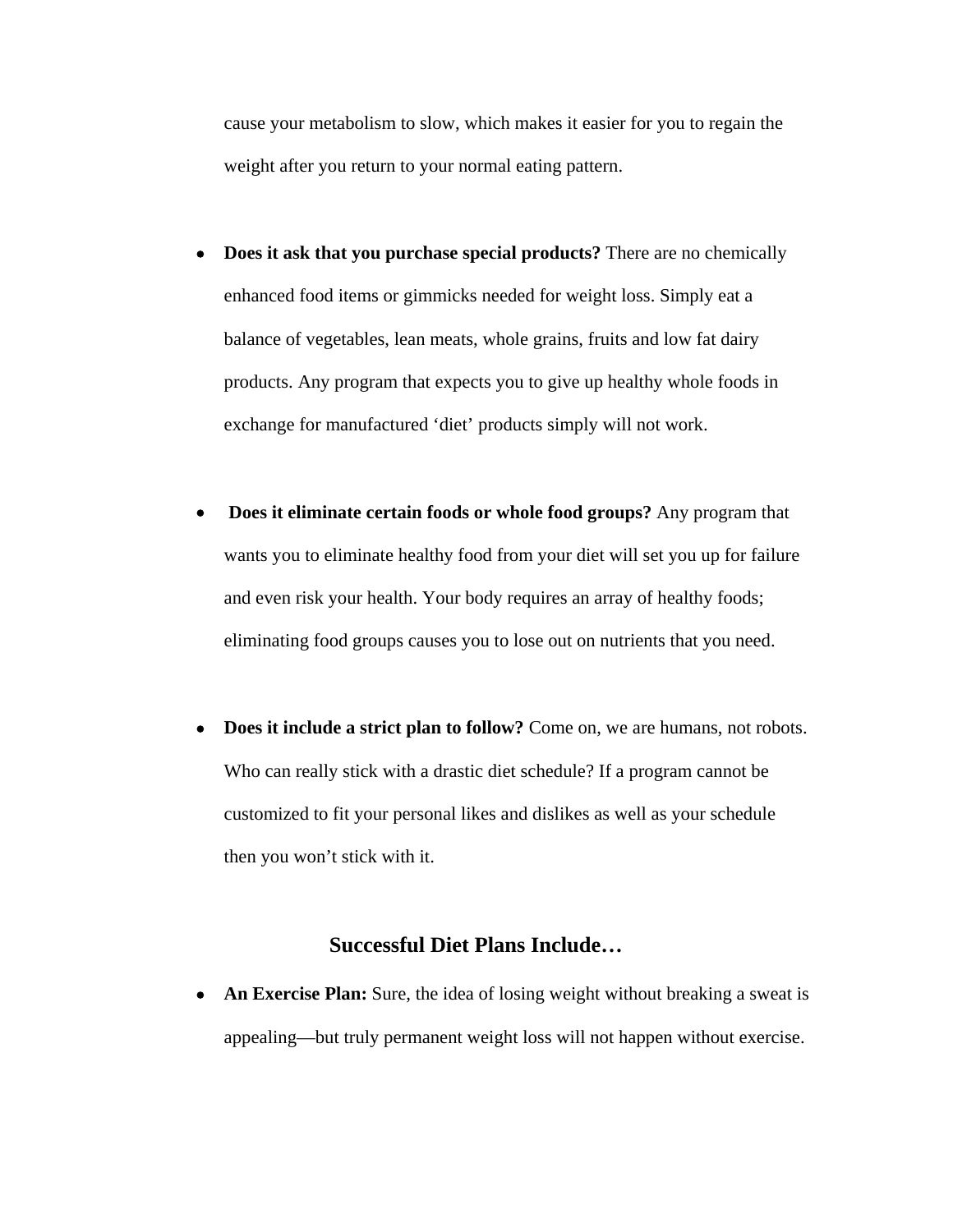Think of it this way: to lose weight most effectively you *burn* it off rather than starve it off.

- **Whole Natural Foods:** Diet plan that encourage eating natural whole foods are on the right track. Nothing is better for your body than what nature provides. You didn't gain the weight by eating too many carrot sticks, right? Weight is put on by eating processed and refined foods, so it makes sense that nature's food will help you lose weight.
- **Change for Life:** If you are dabbling with a diet plan that has a set end date, you're in trouble. To make weight loss permanent, changes must be made for life and not just for a few weeks. Remember that you are changing your shape and your life permanently, so your diet must follow this model.

#### **Are You Headed for a Diet Disaster?**

 You may be one of the millions of Americans who needs to lose a few pounds. But before you run up to the store and purchase your diet shakes and protein bars, you need to be aware of the dangers with diving right into dieting.

 When you begin a diet, you basically shock your body into changing your eating habits; therefore, depriving the body of something it is used to having. It doesn't matter whether it is fat, carbs, or calories. Once your body gets used to having a certain amount of something, suddenly denying your body of this thing can throw your body out of whack. Here are some things that happen when you begin to diet to extremes.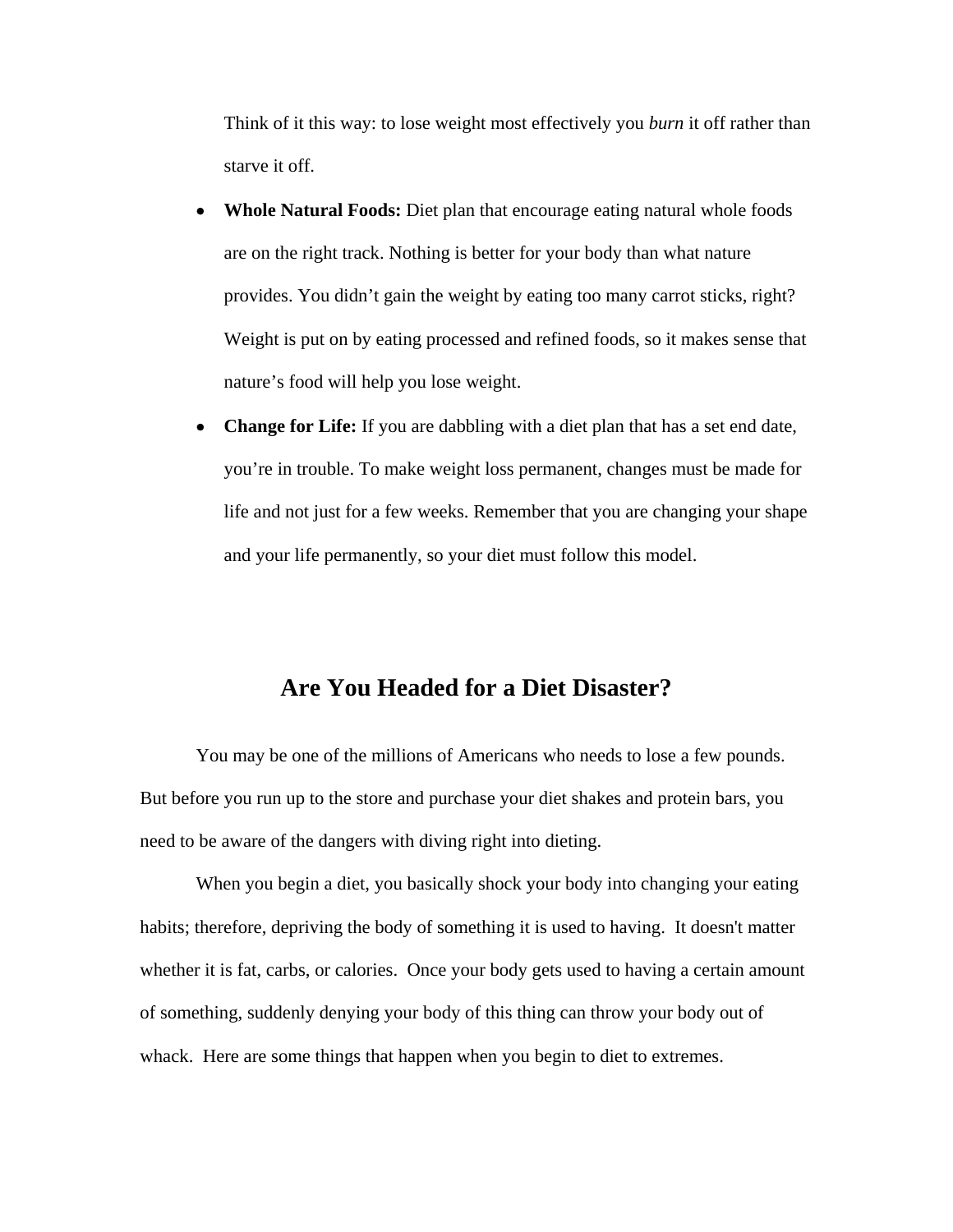- $\triangleright$  Your metabolism slows down. Remember, your body is used to working on a certain amount of fuel. That fuel might be in the form of carbs or calories. If you suddenly stop giving your body that fuel, it will begin to feel sluggish.
- $\triangleright$  Leptin levels decrease. Leptin is a hormone your body uses to regulate its weight. When you gain weight your leptin level decreases. When you try to lose weight again you may be overwhelmed by an increased intensity in food cravings caused by the lower levels of leptin. This is why the first week of a diet is a critical time because these cravings may keep you from staying on your diet.
- $\triangleright$  Lower levels of immunity. Anytime you shock your system it scrambles to adjust itself. During this time of transition your immune system is impaired making it harder for you to stay healthy. Your body also has to fight harder to hold onto muscle tone, not something you want to lose while you're dieting since the ultimate goal is to lose fat.
- $\triangleright$  Decrease in testosterone levels. When you cut calories drastically from your diet, your testosterone level declines. Before you write this off because you're a woman and not a man, keep in mind that both men and women have testosterone in their body. Men do have more testosterone, however, women also need testosterone to support muscle growth.

 Even if you don't want to look like a bodybuilder, you don't won't lose muscle tone when you're trying to lose weight. The ultimate goal is to get your body in the cycle of losing fat, not muscle.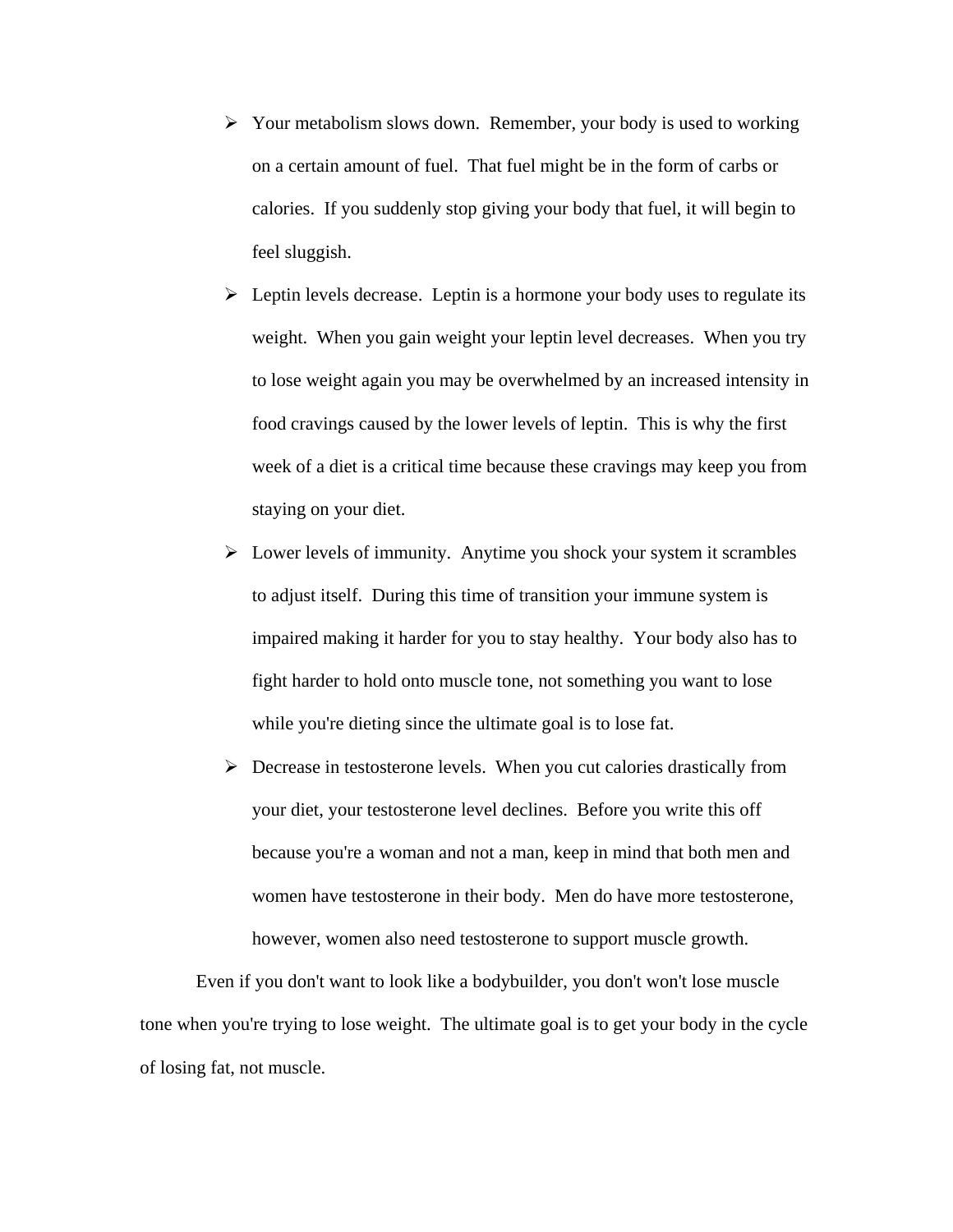#### **Ways to Ease into Dieting**

 You may be tempted to go gung ho into your new diet program because you want to lose a certain amount of weight fast. But depending on how much weight you have to lose, you may not need to make as drastic a cut as you think you do.

 Start out small. Whether you're counting calories, carbohydrates, or fats, reduce your daily intake by no more than one third what you were eating on a normal day before you started dieting. For instance, if you were eating 3000 cal per day, reduce your calorie intake by 1000 cal per day to start off your diet program. Once your body gets used to the new amount of calories you are eating, you can further reduce your calories, if necessary. You may find that you won't have to reduce your calories much more as even a 30% drop in calories can be enough to kick start weight loss.

 The good thing about easing into dieting is that it won't feel like extreme lifestyle change. You may still be able to treat yourself with the occasional snack or treat and still remain within your calorie guidelines.

 The same goes for decreasing your carbohydrate intake. While the Atkins diet and other low carb diets advocate starting out with a very low number of carbohydrates, usually between 20 and 40 grams per day, and gradually increasing carbohydrate consumption, just decreasing your carbohydrate intake by 30% of what you were eating before dieting can be enough to see weight loss. Again, once you get into the routine of the eating low-carb foods and your body is acclimated to a lower amount of carbohydrates, you can decrease the amount of carbohydrates you eat on a daily basis for further weight loss if necessary.